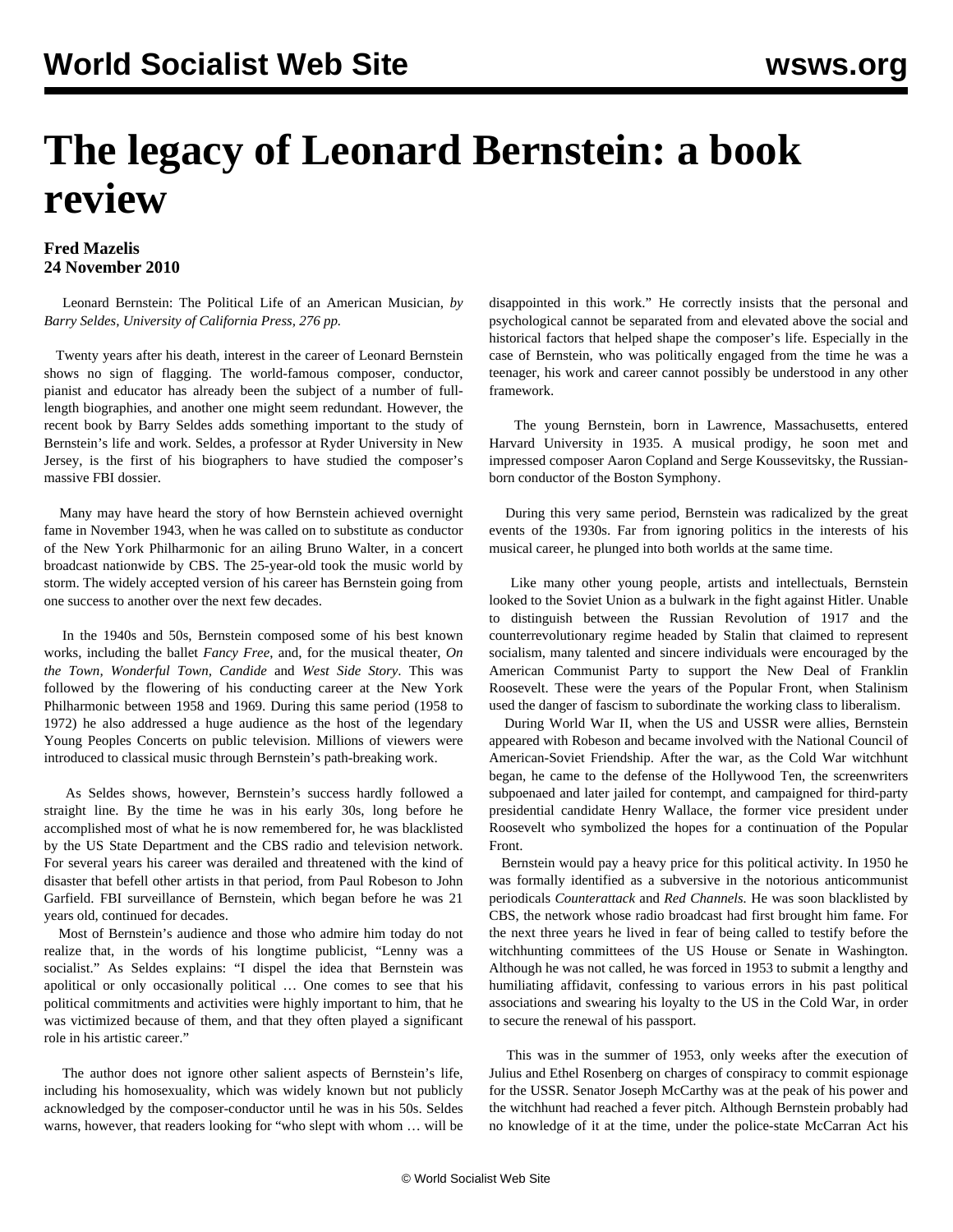name had been placed on the list for preventive detention in event of a "national emergency."

 Bernstein got his passport, and was soon removed from the CBS blacklist. By 1956 he was engaged as a guest conductor at the New York Philharmonic under his old mentor Dmitri Mitropoulos, and soon thereafter was named its music director. Within a few short years he had achieved the summit of musical eminence in New York. In 1959, at groundbreaking ceremonies for the Lincoln Center arts complex in New York City, Bernstein greeted President Dwight Eisenhower.

 Bernstein's progress as a conductor went hand in hand with huge success as a composer. In late 1956 *Candide*, his operetta based on Voltaire, opened on Broadway. Although the work went through numerous revisions over the years and has its critics, most are agreed that its music is sublime, one of Bernstein's most remarkable creations.

 Less than a year later *West Side Story* opened in New York and immediately became an unalloyed smash hit. As Seldes suggests, in some respects the Philharmonic was almost *obliged* to hire Bernstein as music director. Here was a musician who had attracted a huge popular following while having his feet still firmly planted in the classical music world.

 At the same time, Bernstein could never forget the cost of his success. He was one of the relatively few whose brush with the blacklist had had a "happy" ending. He was well aware of the many for whom the purges had meant the end of their careers and in a few cases even of their lives.

 It is clear that Bernstein felt the sting of the self-abasement represented by the 1953 affidavit. Although he hadn't "named names" and the affidavit was not publicized, he had repudiated his political past. The document was circulated widely in anticommunist circles and could be used against him at any time. This was a particularly painful experience for Bernstein precisely because, unlike Elia Kazan and others, he had nothing but hatred and contempt for the witchhunters.

 FBI intrigues and other attacks on Bernstein continued into the 1970s, especially after he resumed political activity, both in the civil rights struggle and the movement against the Vietnam War. When Bernstein and his wife Felicia Monteleagre hosted a legal fundraiser for the Black Panther Party in their home in early 1970, the *New York Times* denounced him for "elegant slumming."

 A few months later Tom Wolfe, the mediocre practitioner of "New Journalism" who later became an admirer of George W. Bush, published his infamous attack on "radical chic." Bernstein's political detractors had a field day, and the FBI took advantage of the incident to send out phony letters to Bernstein and others, signed "A Concerned and Loyal Jew," and pointing to the Panthers' alleged anti-Semitism.

 Seldes' account of the harassment of Bernstein is obviously important for what it shows about the scope and persistence of the state attacks on democratic rights, echoed in today's campaign to intimidate principled opponents of war crimes in Iraq, Afghanistan and elsewhere. The FBI especially feared Bernstein because he was such a popular and widely beloved artist.

 Missing in this volume, however, is a deeper appreciation of how unprepared Bernstein was for the political shifts that took place in the postwar period. Like many others of his generation, he was under the illusion that the Second World War was a war for democracy as advertised, an illusion that was assiduously fostered by the Communist Party and the great bulk of the American Left of that time.

 When the war was followed by the Cold War, the rise of McCarthyism and the wholesale betrayal by American liberalism of the principles it claimed to defend, Bernstein—along with many others—was stunned and demoralized. Without grasping the historical position of US imperialism, now the dominant power, and its immense contradictions, as well as the role of the Democratic Party as one of its leading political agencies, he could not understand that beneath the surface of the witchhunt and 1950s prosperity new struggles and crises were being prepared.

 Bernstein was undoubtedly angered by the strangulation of the labor movement and the degeneration of liberalism, but apparently he hoped for a second coming of the political alliances he had known as a young man. Seldes, with his own rather uncritical description of the Roosevelt years, does not explore this issue.

 There is yet another important and complex side to Bernstein's life and career that Seldes discusses as well--the relationship between Bernstein's political disappointments and the inability of the composer to produce the "great work" that he often spoke of. The author notes Bernstein's longstanding attempt to develop as a composer beyond his important achievements in the musical theater. He sought to compose a masterwork, if possible in the operatic field.

 Why was Bernstein unable to create the masterwork that he often spoke of? In Seldes' estimation, Bernstein sought a way to give musical expression to "matters close to him--not least the crises in liberalism's acquiescence in the neo-imperialism of the Johnson era, its fragmentation during the 1970s, and its increasing irrelevance, and loss of dignity and millions of adherents in the 1980s." It is significant that Seldes is sensitive to these issues.

 These ideological and historical dilemmas meant, according to Seldes, that Bernstein was stymied when it came to finding a libretto or programmatic narrative for the kind of work he had in mind, and also that he lacked the audience that would provide him with the inspiration he required.

 Consideration of this subject requires some examination of Bernstein's musical history and aesthetic outlook, and Seldes' treatment of this is another virtue of his book.

 Bernstein was a highly unusual figure. To characterize him merely as a composer, conductor, pianist and educator fails to do him justice. He was someone who thought and felt deeply about the role of culture in society, the relationship between music and social life, and the role of music and culture as an index of and a force for human progress. This was bound up with his passionate defense of democratic rights and his sympathy for the ideals of socialism.

 Bernstein plunged into debates over the future of music from his earliest years as a student and apprentice conductor. He was associated with the defense of tonality after it had gone out of fashion in certain musical circles in post-World War II America. In his famous Norton Lectures at Harvard in 1973, he spelled out in some detail his views on this subject, rejecting the dogma of atonality that then held sway in university music departments and among many critics.

 One of the most prominent defenders of atonality was Theodor Adorno, the German philosopher, sociologist and musicologist, a leading member of the Frankfurt School of anti-Marxists. Adorno had been a pupil of the remarkable composer Alban Berg, who in turn was the most famous student of Arnold Schoenberg.

 A detailed discussion of Adorno's work is far beyond the scope of this review, but in connection with Bernstein's views and his music a few points are in order. Bernstein termed Adorno's *The Philosophy of Modern Music* "a fascinating, nasty, turgid book," and he had good grounds for this hostility.

 As Seldes summarizes Adorno's views, "Tonality functions as political orthodoxy: it forces the composer into closure and reconciliation—that is, into a false ideology that affirms the legitimacy of the status quo and that is fed to the mass audiences of repressed subjects by the culture industry. Atonality is thus the weapon of resistance."

According to Adorno, the tonal music that had been composed for